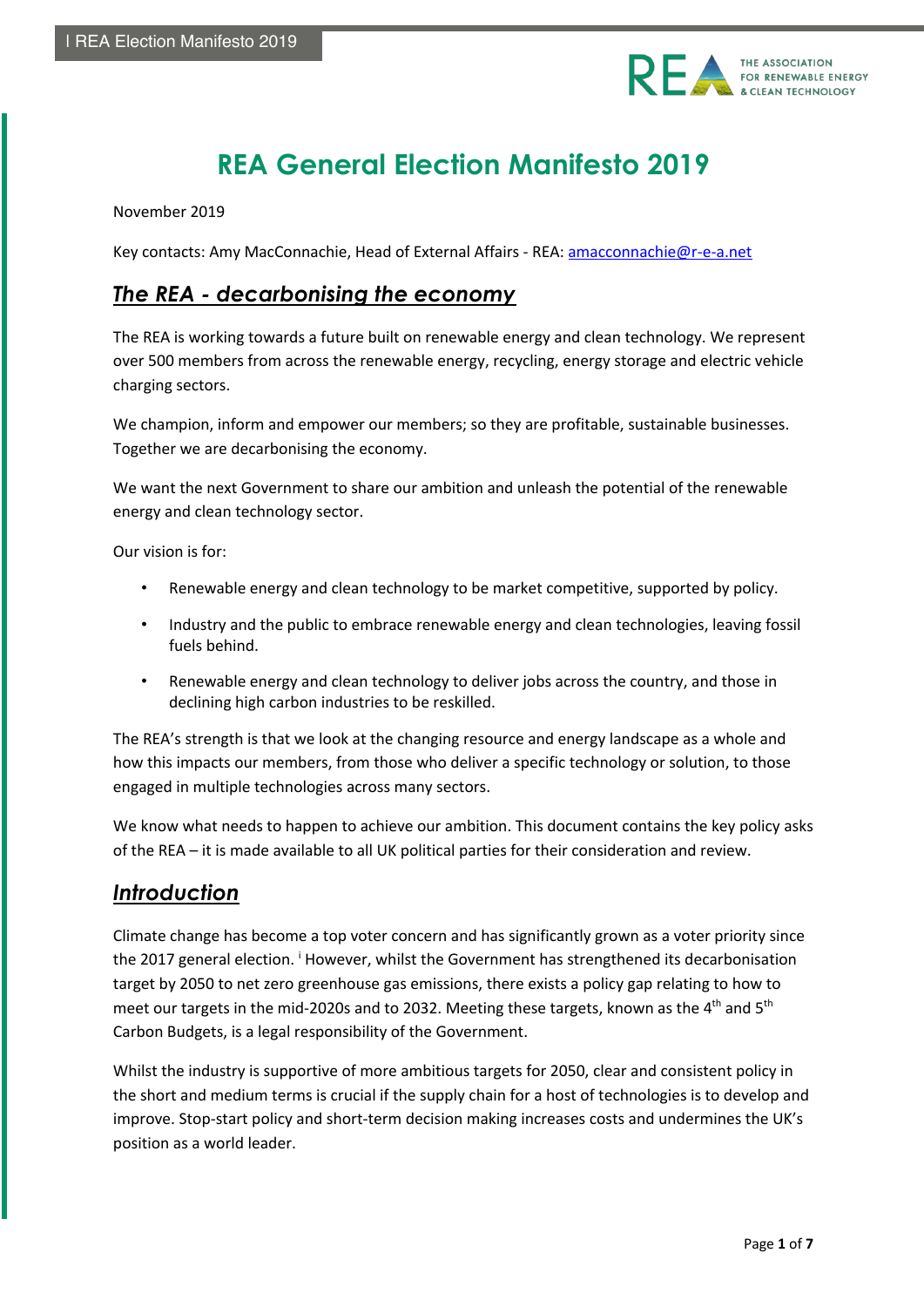

As it currently stands, many renewable, resource management and clean technologies are facing a swath of policy-related blockages that are inhibiting deployment and new investment. Specific impacts of policy change or indecision include:

- Heat and transport policies are in limbo and long-term direction is lacking;
- Most renewable power, such as solar and onshore wind deployment has stalled;
- A more 'flexible' energy sector is too slow to emerge;
- Recycling and waste management is inconsistent across the UK;
- Planning and consenting regimes are disorganised;
- Building regulations do not fully incentivise energy efficiency, self-generation, and the lowcarbon energy sector's vision of 'buildings as power stations';
- Energy networks pose a barrier not a catalyst to project deployment;
- The tax regime largely works counter to the need to decarbonise;
- The economy and general public are yet to fully understand the value of the transition to renewable energy and clean technology.

The level of technical growth and development in the sector is astronomical. This is very exciting, but it is challenging for the public sector and industries that must re-organise and modernise very quickly to decarbonise, especially when the system change needed spans across multiple sectors and Government departments.

# *High level asks*

To address these barriers, the REA has compiled a number of policy recommendations for each party to consider as part of their platform. High level recommendations include:

- 1. Ensure that the funding, integrated planning and delivery of the wholesale systems change that's needed to decarbonise the economy sits with No 10 and the Cabinet Office. An independent body with strong enforcement capabilities should be appointed to ensure the Government produces policy that supports decarbonisation in line with the Carbon Budgets and advice of the Committee on Climate Change.
- 2. Ensure that renewable energy and clean technology are central to a Net Zero Treasury test, as set by Committee on Climate Change and enforced by an independent body, for Government funding; and that the Treasury implements a more effective taxation system that incentivises these technologies instead of fossil fuels.
- 3. Reform Ofgem (in part by including decarbonisation as a central mandate, alongside consumer protection) and ensure energy network operators are sufficiently incentivised to modernise the energy systems so that they can deliver a major expansion of renewable energy generation capacity and meet the  $5<sup>th</sup>$  Carbon Budget (to 2032).
- 4. Help local authorities to reach Net Zero by providing ring-fenced funding for measuring and reporting on progress on the number of zero-carbon buildings, energy efficiency, effective waste management, decarbonising transport fleets while valuing soil quality and natural capital.
- 5. Deliver a just transition by developing a workforce strategy that supports the renewable energy and clean technology sector to provide high-quality skilled jobs for existing fossil fuel sector workers transitioning to the new economy, and future workers, across the UK.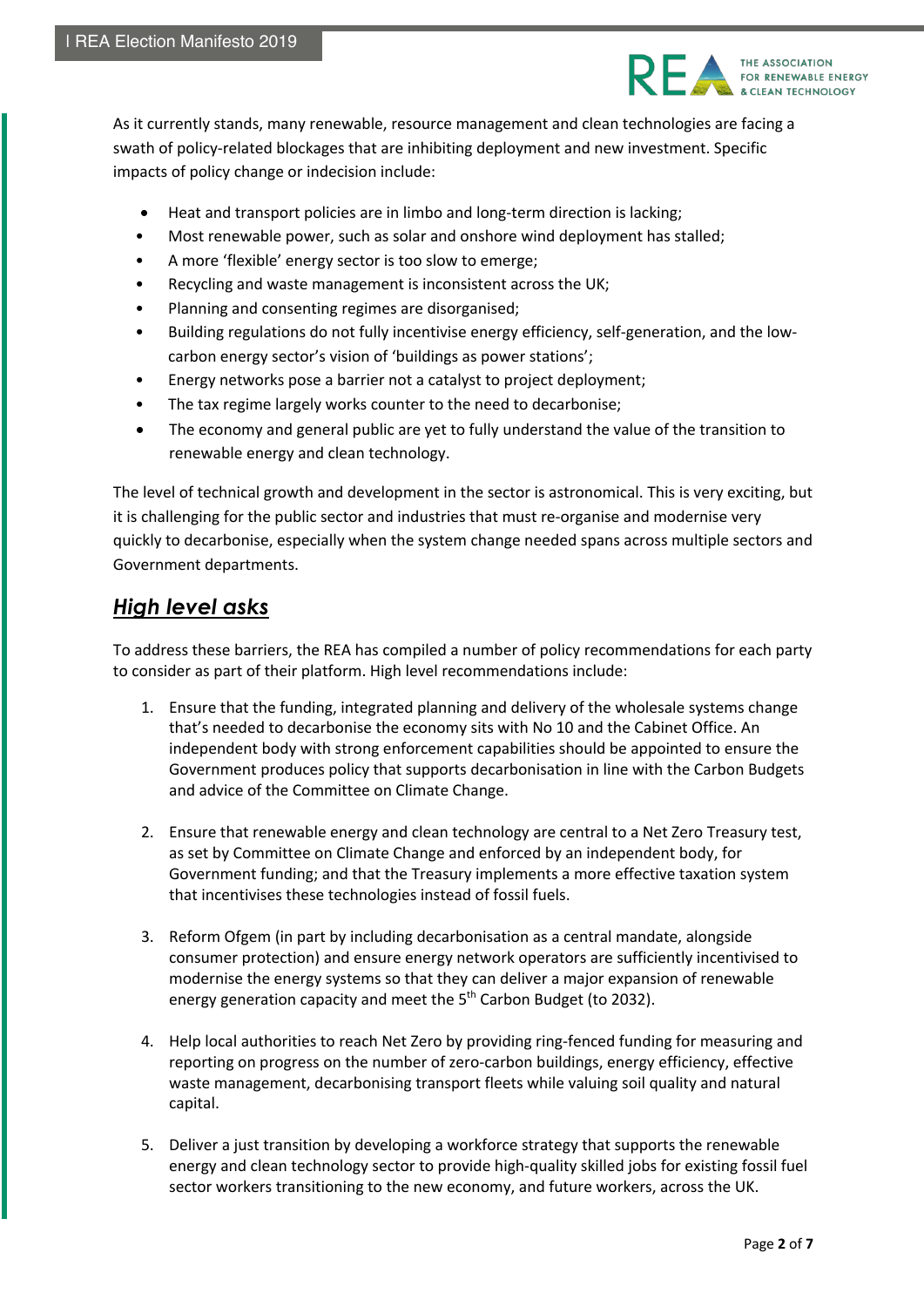

# *Sector-specific policy recommendations*

Complementing these high-level asks are a number of sector specific actions urgently needed to encourage fresh investment and innovation. Below, these asks are grouped by technology or sector.

# **Overall**

- 1. Commit the Crown Commercial Service to sourcing an increasing proportion of renewable energy. As the largest purchaser of power in the UK this could have a significant impact on the industry and carbon targets, and would not necessarily need to come at extra cost.
- 2. Introduce an ambitious carbon pricing scheme which can align with that of the EU post-Brexit, with a target floor price of £70-80/t CO<sub>2</sub> by 2026, and over £120 by 2032. Such carbon prices must be adopted across Europe.
- 3. Government or other funding for best practice documentation and the development of industry standards, is necessary to develop the market.

# **Heat**

- 1. The Renewable Heat Incentive is the primary heat decarbonisation mechanism in GB and is due to expire in 2021. The majority of the renewable heat industry relies on this mechanism to encourage decarbonisation and no plan is in place for its replacement. The REA calls for an immediate, time-limited extension to the RHI to keep the industry going as the lack of certainty is already stemming new investment in the sector.
- 2. Implement a more effective taxation system that incentivises the use of renewable heating systems and fuels, while penalising the dirtiest fuels by gradual increases in fuel duties.
- 3. In the medium term, a new mechanism is needed that supports heat decarbonisation past 2021, such as introducing a heat premium feed-in scheme that rewards low carbon heat users.
- 4. Provide variable tax benefits to those who live or own properties with high energy efficiency standards and renewable heating installed. This should include rebates on income tax or council tax or discounting stamp duties at the point of sale. This would strengthen the link between energy efficiency and house prices.
- 5. Amend the Energy Savings Opportunity Scheme (ESOS) to focus on carbon emission reductions, rather than just Energy Savings. This will drive commercial installation of renewable heating systems.
- 6. Provide government backed low interest loans for commercial heating schemes.
- 7. Address barriers to the deployment of District Heating, prioritise those to be powered by renewable energy systems.
- 8. Support bio-based heating, such as biomass boilers and biofuels, as a key technology for use in the Future Homes Standard.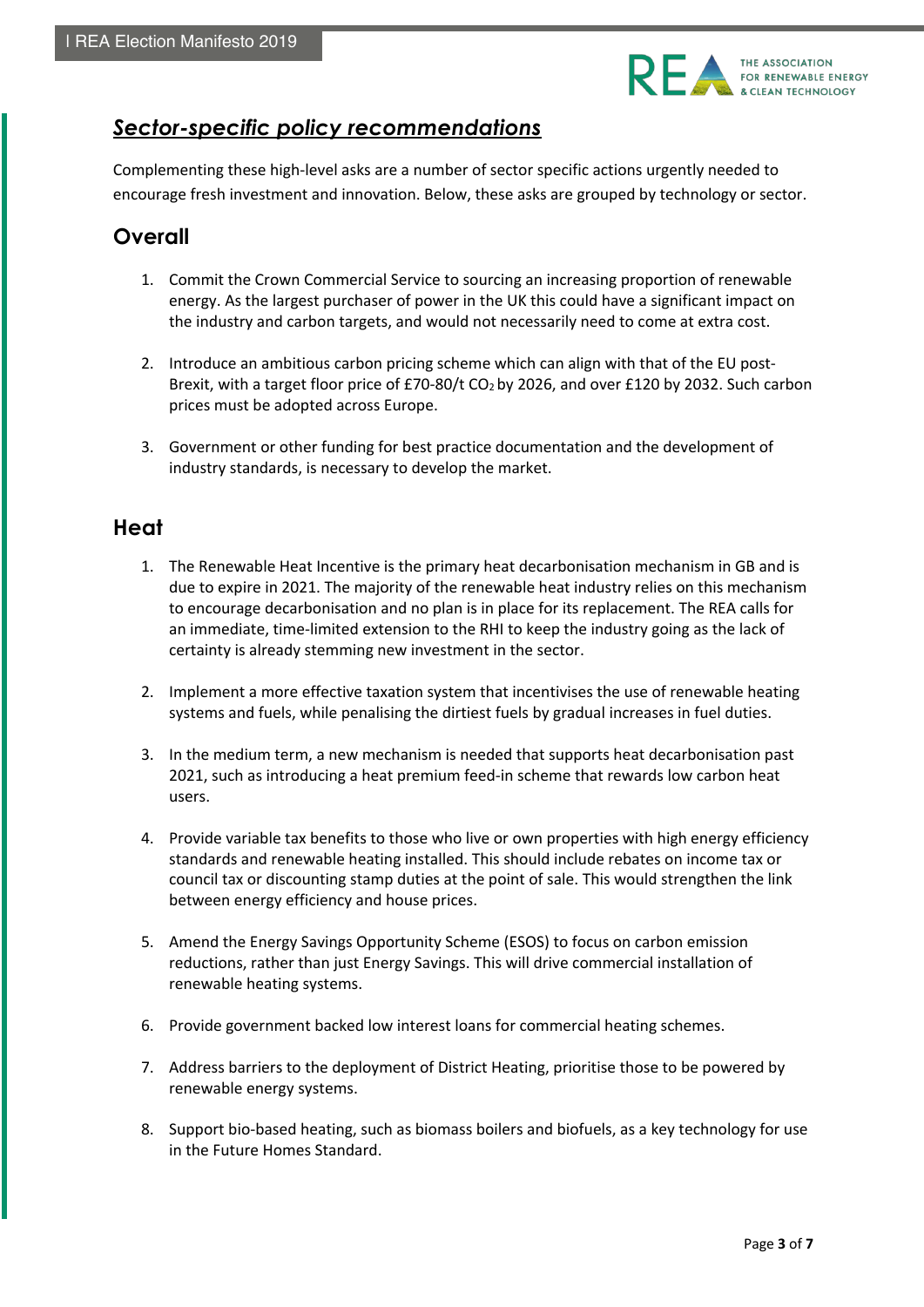

#### *Heat – Green Gas*

- 9. Introduce a Green Gas Obligation on gas suppliers to meet a gradually increasing GHG reduction target. In order to meet this target they would have to source the gases that deliver the largest and cheapest carbon savings. Similar approaches already exist for renewable transport fuels in the UK and for elsewhere in the world.
- 10. Take the opportunity from the reform of the Agricultural support schemes to promote onfarm AD, circular economy principles and good soil management.

### **Transport**

#### *Fuels*

- 1. Introduce E10 (a blend of 10% bioethanol in petrol) as a matter of urgency.
- 2. Increase the basic target levels within the Renewable Transport Fuel Obligation (RTFO).
- 3. Retain the Greenhouse Gas Reporting Regulations, so that producers of renewable transport fuels have an incentive to strive for GHG saving levels above the minimum threshold required for the RTFO.
- 4. Boost incentives for higher blend biofuel uptake in buses and heavier vehicles.
- 5. Introduce more pragmatic rules to encourage the production of hydrogen from renewable electricity, for use directly as a transport fuel or for use in the production of renewable drop in biofuels and aviation fuel.

#### *Electric Vehicle Charging Infrastructure*

- 1. Extend existing infrastructure grants, including the EV Homecharge Scheme (to 2023), Workplace Charging Scheme (to 2023) and the Onstreet Residential Chargepoint Scheme until a suitable taxation system can be introduced to support infrastructure deployment.
- 2. Provide a grant for apartment block owners to install charging infrastructure.
- 3. Support the strategic roll-out of rapid charging infrastructure along the motorway network, forecourts, train station, ports and airports.
- 4. Support the existing proposals from OLEV on introducing charging infrastructure (or at least the enabling cabling) in new homes, mandating that all private chargers are 'smart,' and moving towards the interoperability of private charging infrastructure.
- 5. Support industry efforts to introduce e-roaming / interoperability across public charging networks, and take regulatory action from 2021 if actors are not taking action from that stage.
- 6. Back the principals of the National Infrastructure Commission's Charged Up Britain campaign (details can be found here).
- 7. Action the forthcoming recommendations of the EV Energy Taskforce.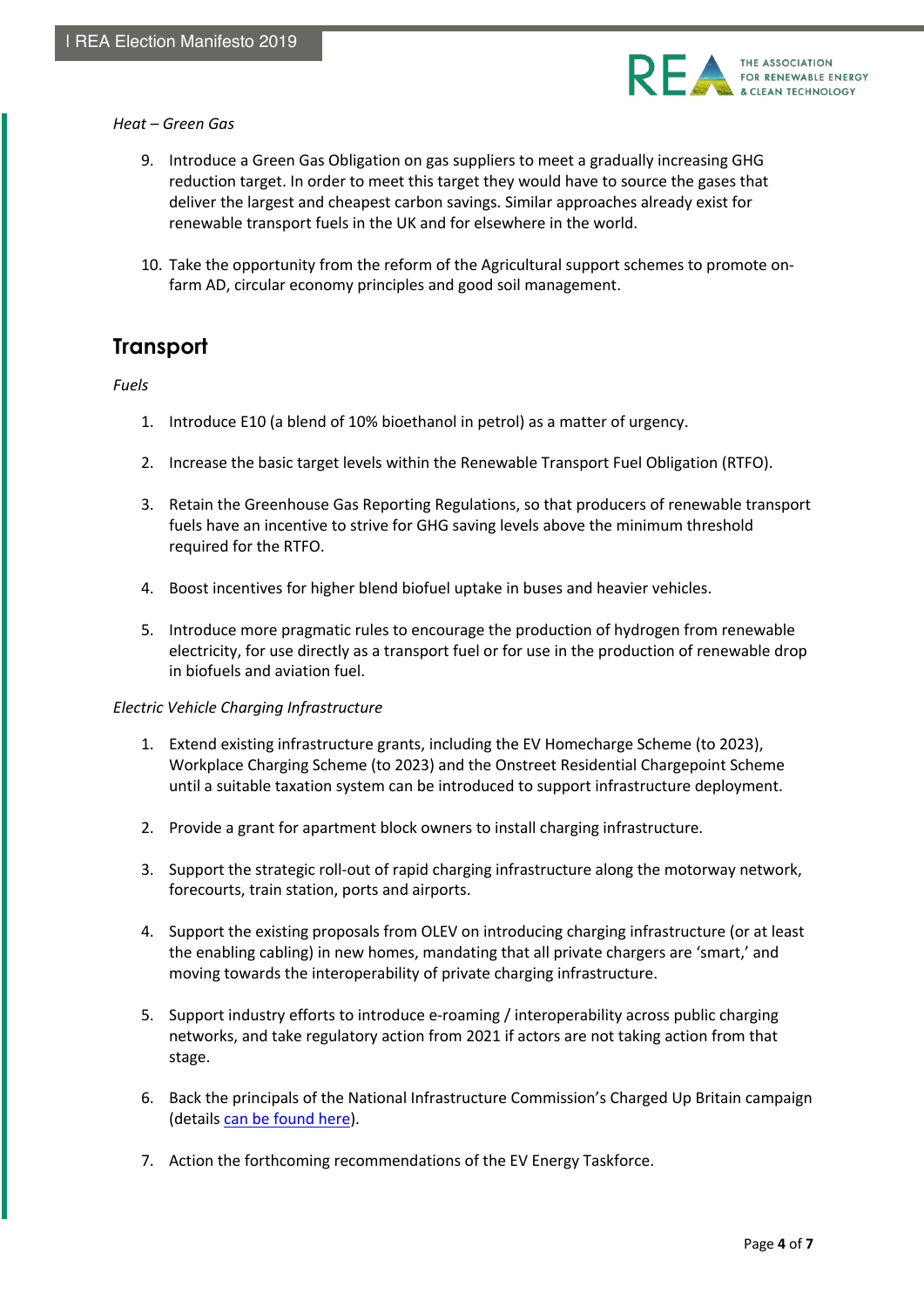

#### *Electric Vehicle Policy*

- 1. In grants and other policy schemes, prioritise the deployment of Battery Electric Vehicles (BEVs) over Plug-in Hybrid Electric Vehicles (PHEVs).
- 2. Introduce a Zero Emission Vehicle mandate in the UK which would stipulate an escalating minimum proportion of battery electric vehicles an automotive manufacturer needs to sell.
- 3. Consider moving the date on the ban of the sale of new conventional petrol and diesel cars and vans from 2040 to 2035, to ensure Government policy is in line with recommendations by the Committee on Climate Change.
- 4. Extend the existing system of plug in car and van grants to transition these support systems to a revenue-neutral model with funding for the schemes derived from introducing a small levy on new fossil-fuelled cars.
- 5. Provide tax support for vehicle deployment. Specifically, the 2% Benefit in Kind rate for BEVs should be extended into the mid-2020s. These taxes should also be grandfathered so that company car drivers pay the same tax rate for the duration of their vehicle lease. Furthermore, exempt Battery Electric Vehicles from VAT once the UK leaves the EU.
- 6. As availability of many battery electric vehicle models is particularly constrained in the UK (in part due to the UK being a left-hand drive market) create an incentive to automotive manufactures to prioritise UK vehicle allocation/deployment over other European countries.

# **Electricity**

- 1. Ensure the Smart Export Guarantee is fair to all generators and kept under regular review with Ofgem empowered to compel suppliers to offer better terms if those on offer are found to be insufficient.
- 2. Commit to 'Pot 1' Contract for Difference (CfD) auctions for consented onshore wind and solar PV projects. Due to the low-cost nature of these technologies this could become a revenue stream for Treasury as developers effectively 'pay' for the certainty the CfDs provide.
- 3. Set out a timetable for the next five years of regular CfD auctions.
- 4. Consider reintroducing the 10MW minimum reserved capacity for wave and tidal energy, and including BECCS (Bioenergy Carbon Capture and Storage, providing negative-emissions as supported by the IPCC & CCC) projects, in order to unlock the Industrial Strategy benefits of these industries.
- 5. Ensure the Building Regulations Part L review incorporates provision for the requirement of on-site renewables and flexible energy technologies (e.g. smart EV charging, storage) at new developments.
- 6. Establish a single asset registry for the post Feed-in Tariff/post electricity 'subsidy' world, in order to track installations and net generation in one central location.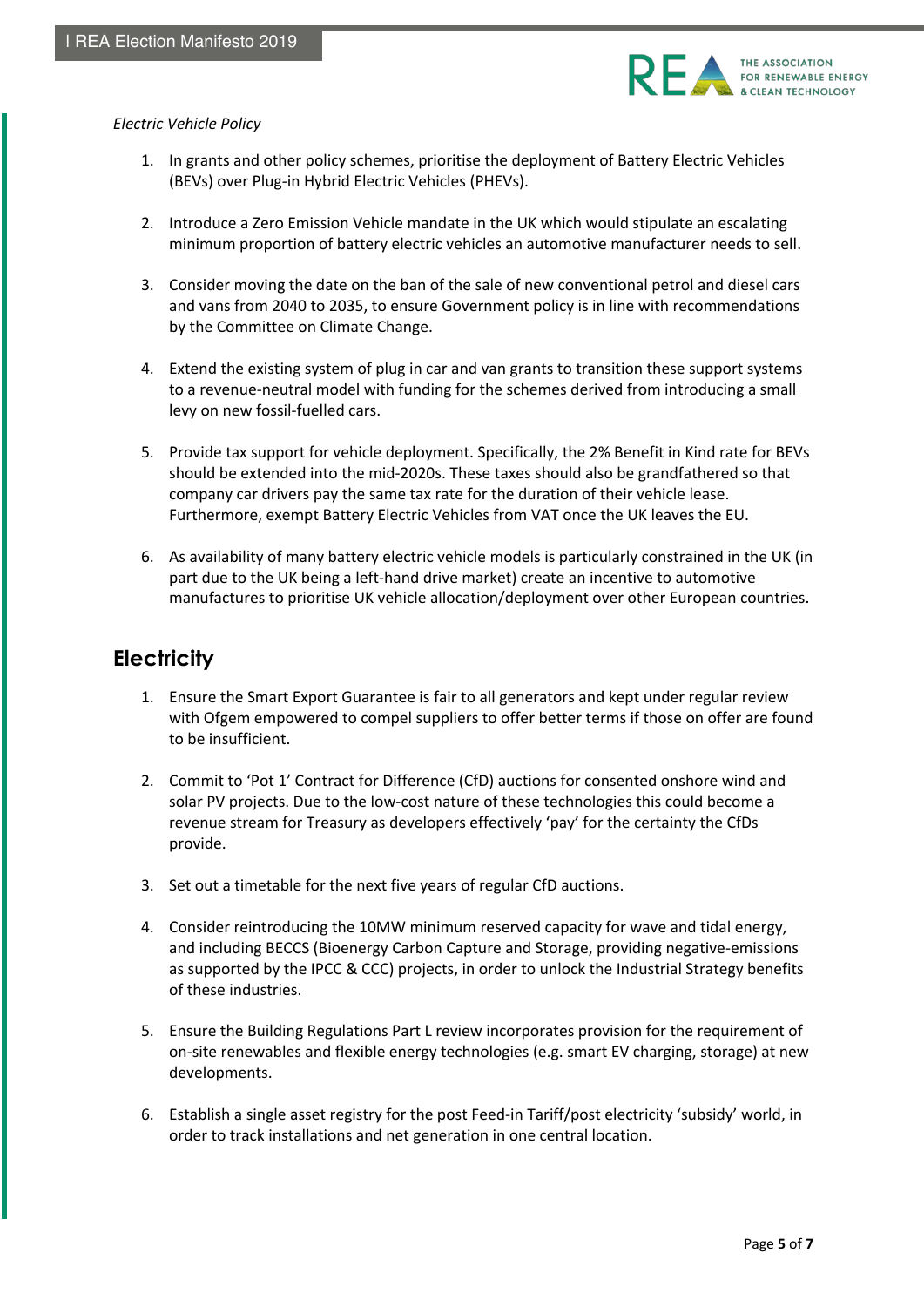

#### *Flexibility & Energy Storage*

- 1. Extend the proposed Regulated Asset Base ('RAB') funding model being adopted for nuclear developments, to large scale flexible technologies such as new Pumped Hydro Energy Storage projects, and Wave and Tidal projects with significant Industrial Strategy benefits for the UK.
- 2. Make practical changes to the VAT increase on small-scale renewables implemented from 1 October, and commit to a review of UK VAT and tax policy soon after EU Exit.
- 3. Introduce a dedicated definition for energy storage in primary UK Legislation, to smooth out a number of issues regarding grid charges, planning, and regulatory treatment of storage devices.
- 4. Ensure a level playing field with diesel generator and gas peaker plants and continue to implement progressive emissions intensity thresholds in future Capacity Market auctions.
- 5. Ofgem should revisit the damaging proposed grid charging changes, specifically the Targeted Charging Review (TCR) which would act as a considerable disincentive to flexibility, while ensuring that the Access and Forward-looking charges review introduces adequate flexibility incentives.
- 6. Ensure the roll out of regional Distributed System Operator (DSO) flexibility markets nationwide, following the pathfinder Power Potential project.
- 7. Continue progress on simplified planning regimes for energy storage, EV charging and other flexibility assets - again this could be aided by a definition for energy storage in primary legislation.
- 8. DNOs should adopt proposals to allow energy storage projects to move 'up the grid connections queue' and therefore free up capacity for other generation projects while avoiding or delaying network overhead line upgrades.
- 9. Continue to legislate to ensure EV chargers are all smart and genuinely interoperable in their nature, allowing them to participate in dynamic pricing markets best able to shift consumer behaviour to benefit the system.
- 10. Standardise flexibility products and reduce barriers to product entry (akin to the 'Nordic' market model in Norway).
- 11. Government could offer interest-free loans for domestic solar and storage installations, akin to those introduced in Scotland.

# **Organics / Circular Economy**

- 1. Back up the Resource and Waste Strategy with effective funding for Local Authorities to really drive change in the plastics problem, resource use and recycling.
- 2. Mandate food waste collections across England.
- 3. Fund a national consumer-facing campaign to reduce plastic and other contaminants in food and garden waste collections.